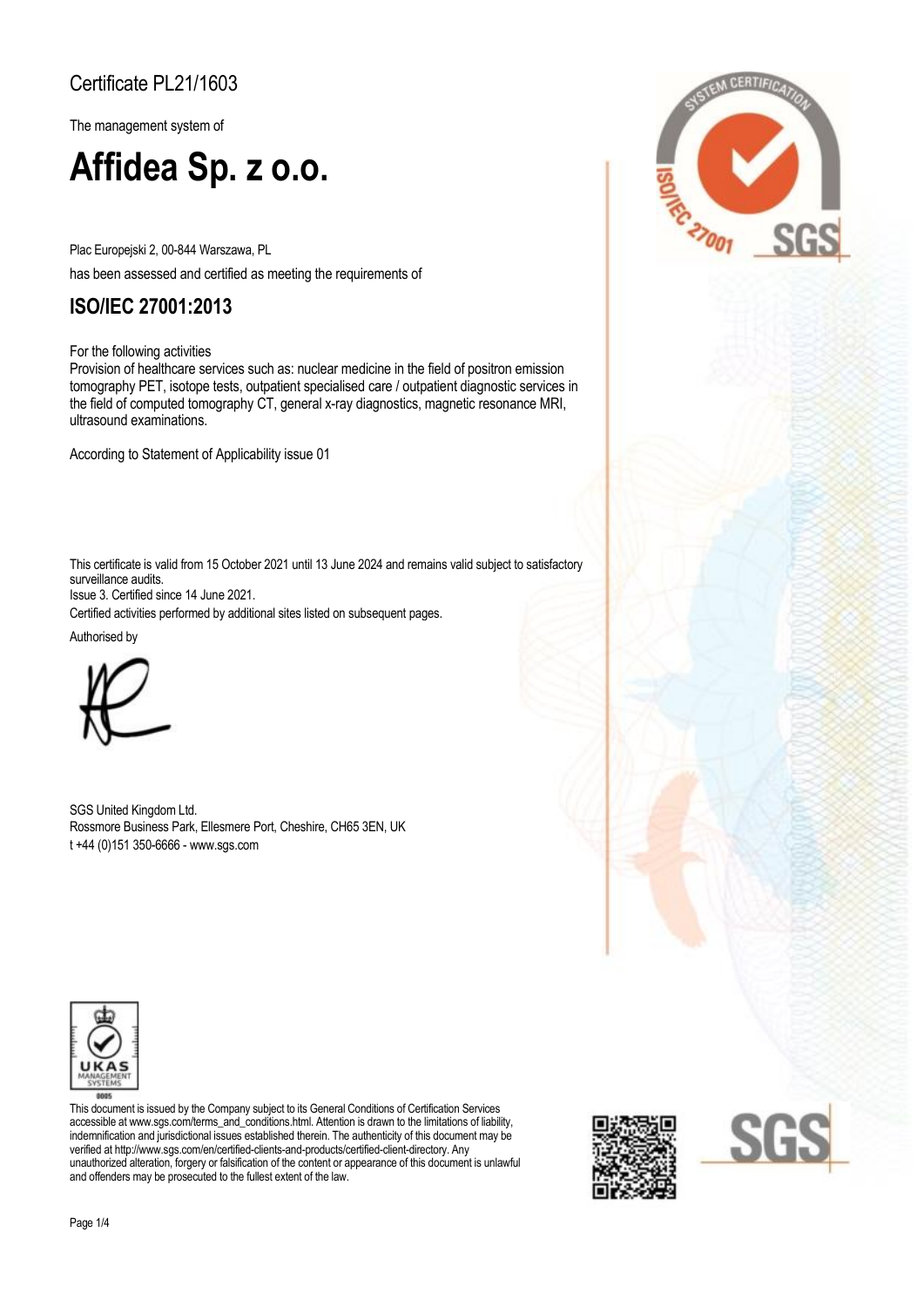# Certificate PL21/1603 continued **Affidea Sp. z o.o.**

#### **ISO/IEC 27001:2013**

Issue 3

**Sites** 

Affidea Sp. z o.o. Plac Europejski 2, 00-844 Warszawa, PL

Provision of healthcare services such as: nuclear medicine in the field of positron emission tomography PET, isotope tests, outpatient specialised care / outpatient diagnostic services in the field of computed tomography CT, general x-ray diagnostics, magnetic resonance MRI, ultrasound examinations.

According to Statement of Applicability issue 01

Affidea sp. z o.o. Pracownia Gammacamera ul. Chałubińskiego 7, 75-581 Koszalin, PL

Provision of healthcare services such as nuclear medicine in the field of isotope testing, outpatient specialist care.

According to Statement of Applicability issue 01

Affidea sp. z o.o. Pracownia MRI Al. Powstańców Wielkopolskich 72, 70-111 Szczecin, PL

Provision of healthcare services in the outpatient specialised care/ambulatory diagnostic services in the field of magnetic resonance imaging MRI.

According to Statement of Applicability issue 01

Affidea sp. z o.o. Pracownia MRI Al. Solidarności 67, 03-401 Warszawa, PL

Provision of healthcare services in the outpatient specialised care/ambulatory diagnostic services in the field of magnetic resonance imaging MRI.

According to Statement of Applicability issue 01



This document is issued by the Company subject to its General Conditions of Certification Services accessible at www.sgs.com/terms\_and\_conditions.html. Attention is drawn to the limitations of liability, indemnification and jurisdictional issues established therein. The authenticity of this document may be verified at http://www.sgs.com/en/certified-clients-and-products/certified-client-directory. Any unauthorized alteration, forgery or falsification of the content or appearance of this document is unlawful and offenders may be prosecuted to the fullest extent of the law.





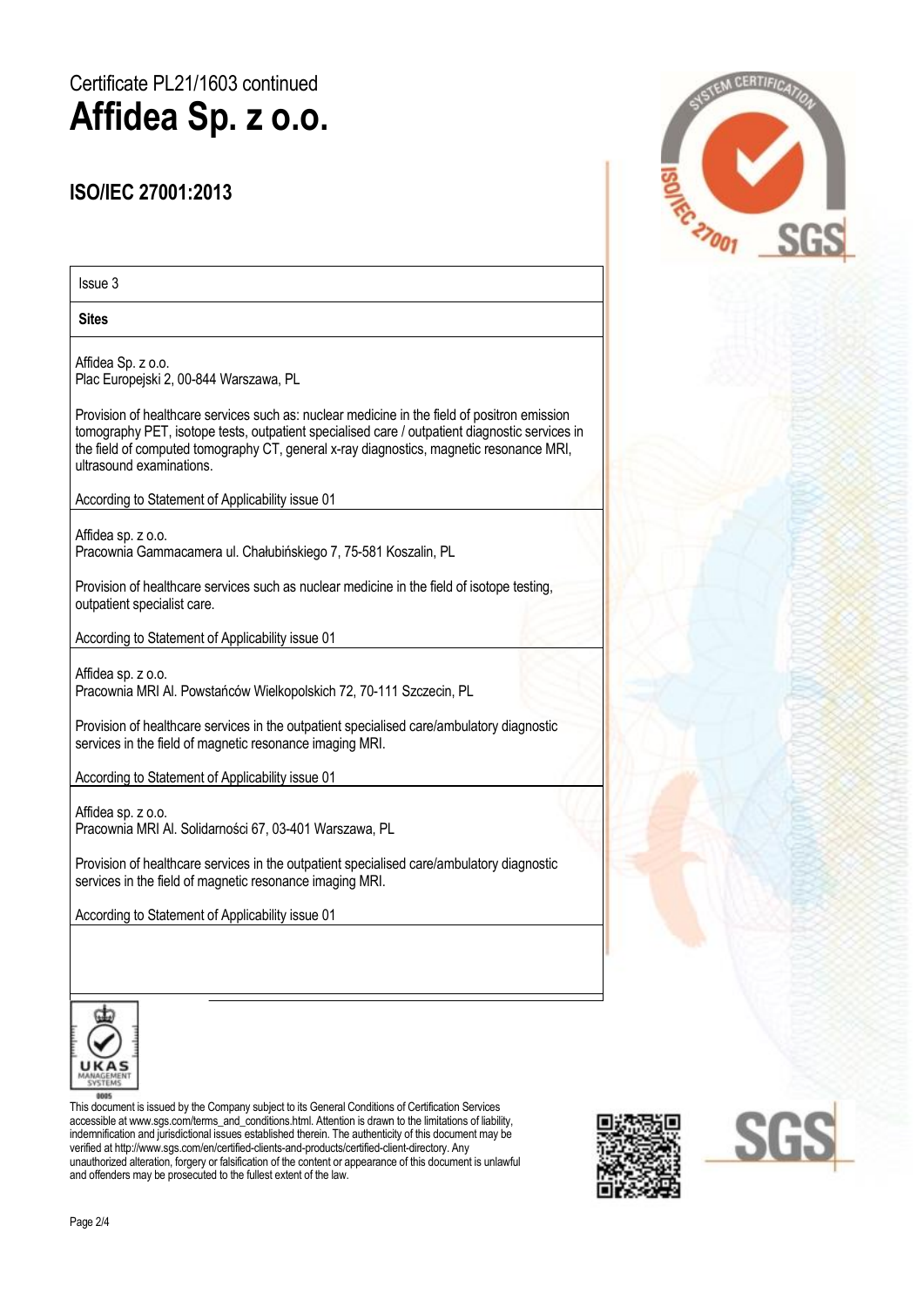# Certificate PL21/1603 continued **Affidea Sp. z o.o.**

#### **ISO/IEC 27001:2013**

Affidea sp. z o.o. Pracownia MRI ul. Adolfa Tohtermana 1, 26-600 Radom, PL

Provision of healthcare services in the outpatient specialised care/ambulatory diagnostic services in the field of magnetic resonance imaging MRI.

According to Statement of Applicability issue 01

Affidea Sp. z o.o. Pracownia MRI ul. Kościuszki 30, 19-300 Ełk, PL

Provision of healthcare services such as outpatient specialised care / outpatient diagnostic services in the field of MRI examinations.

According to Statement of Applicability issue 01

Affidea Sp. z o.o. Pracownia MRI ul. T. Chałubińskiego 7, 75-581 Koszalin, PL

Provision of healthcare services in the outpatient specialised care/ambulatory diagnostic services in the field of magnetic resonance imaging MRI.

According to Statement of Applicability issue 01

Affidea Sp. z o.o. Pracownia MRI, TK ul. Niepodległości 44, 10-047 Olsztyn, PL

Provision of healthcare services such as outpatient specialised care / outpatient diagnostic services in the field of computed tomography CT, MRI.

According to Statement of Applicability issue 01

Affidea Sp. z o.o. Pracownia MRI, TK, USG, RTG ul. Murarska 2, 59-220 Legnica, PL

Provision of healthcare services such as outpatient specialised care / outpatient diagnostic services in the field of computed tomography CT, general x-ray diagnostics, MRI and ultrasound examinations.

According to Statement of Applicability issue 01



This document is issued by the Company subject to its General Conditions of Certification Services accessible at www.sgs.com/terms\_and\_conditions.html. Attention is drawn to the limitations of liability, indemnification and jurisdictional issues established therein. The authenticity of this document may be verified at http://www.sgs.com/en/certified-clients-and-products/certified-client-directory. Any unauthorized alteration, forgery or falsification of the content or appearance of this document is unlawful and offenders may be prosecuted to the fullest extent of the law.